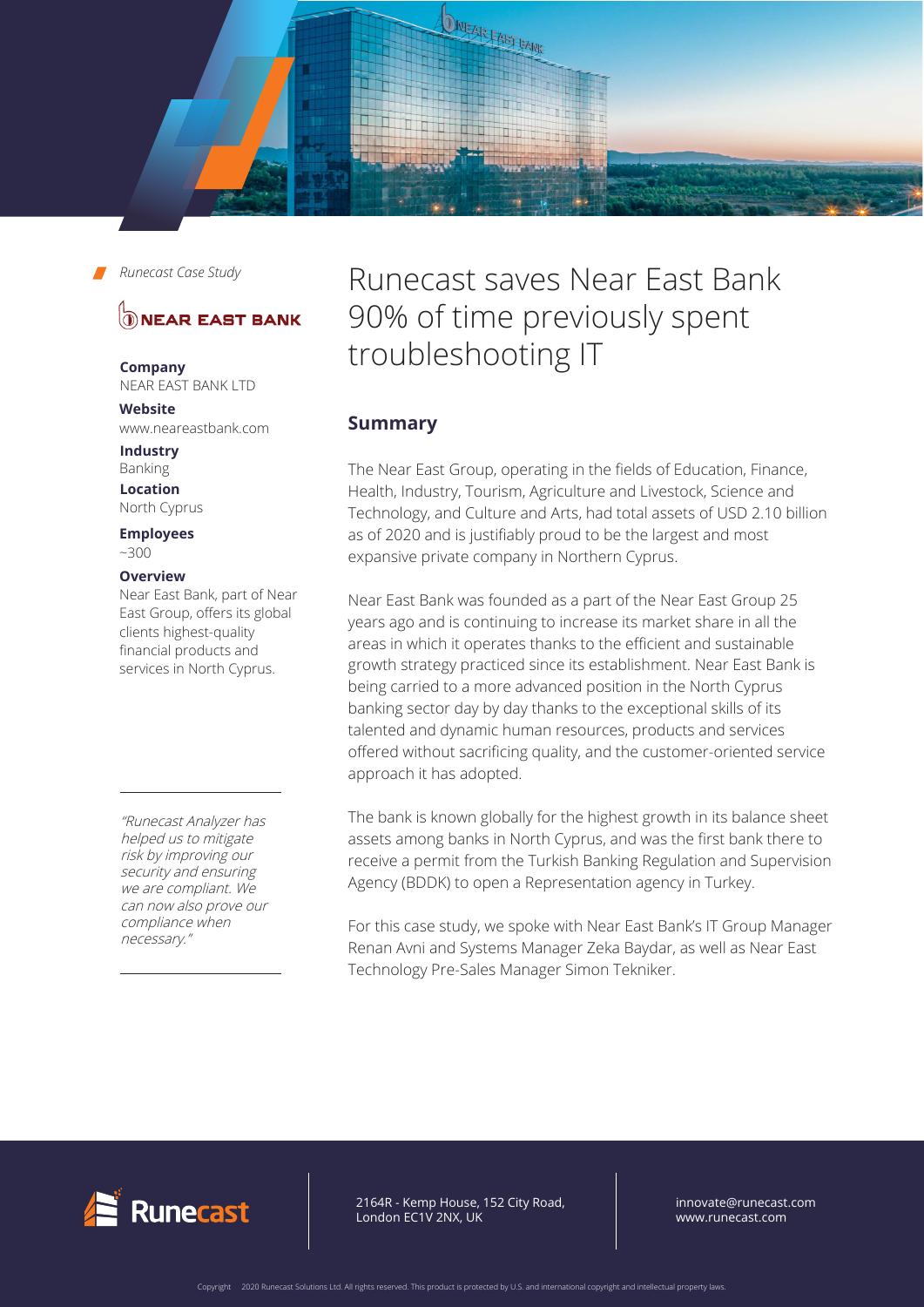# **DIEAR EAST BANK**

#### **HIGHLIGHTS**

- Runecast revealed +30 issues (some Critical or Major) in a single week
- Team is now able to resolve issues proactively
- Able to more efficiently utilize current staff
- 90% time savings on reactive troubleshooting
- **Mitigates risk, improves** security, ensures compliance
- Customizable reporting options demonstrate compliance
- $\blacksquare$  Time freed up to deliver more value from IT ops

## **Challenge**

The IT team at Near East Bank was running 2 vCenters, with 13 ESXi hosts, as well as vSAN and vSphere. Due to a general lack of professional human resources in the region, they knew that even their quick resolution of critical incidents was being done reactively at best. They needed to get control of that paradigm and evolve it to begin approaching their virtualization infrastructure maintenance more proactively.

A first step toward leaving the reactive approach behind them was in realizing that they were lacking transparency and awareness – for example, as to whether their BIOS, drivers, and firmware levels were up to date and compatible with VMware servers – and deciding that this situation was not good enough.

"In the banking industry, we want to assure customers of our highest attention to securing the services we provide," said Mr. Avni, "and we also wanted to be ready ahead of time, should the compliance situation evolve toward stricter regulations."

In terms of what is required, the IT team at Near East Bank still needed to verify somehow that they can maintain business continuity and have a plan for disaster recovery in the event of a system failure. The answer to that, they determined, would be the ability to show a record of proactive audits of alignment to best practices and security measures.

Mr. Avni added, "We needed to ensure as a bank, being riskaverse, that our systems were compliant both from a regulatory point of view and by our own corporate governance. We were often managing this with multiple tools, which took time and effort that was in short supply, which led us to manage those demands only reactively."



2164R - Kemp House, 152 City Road, London EC1V 2NX, UK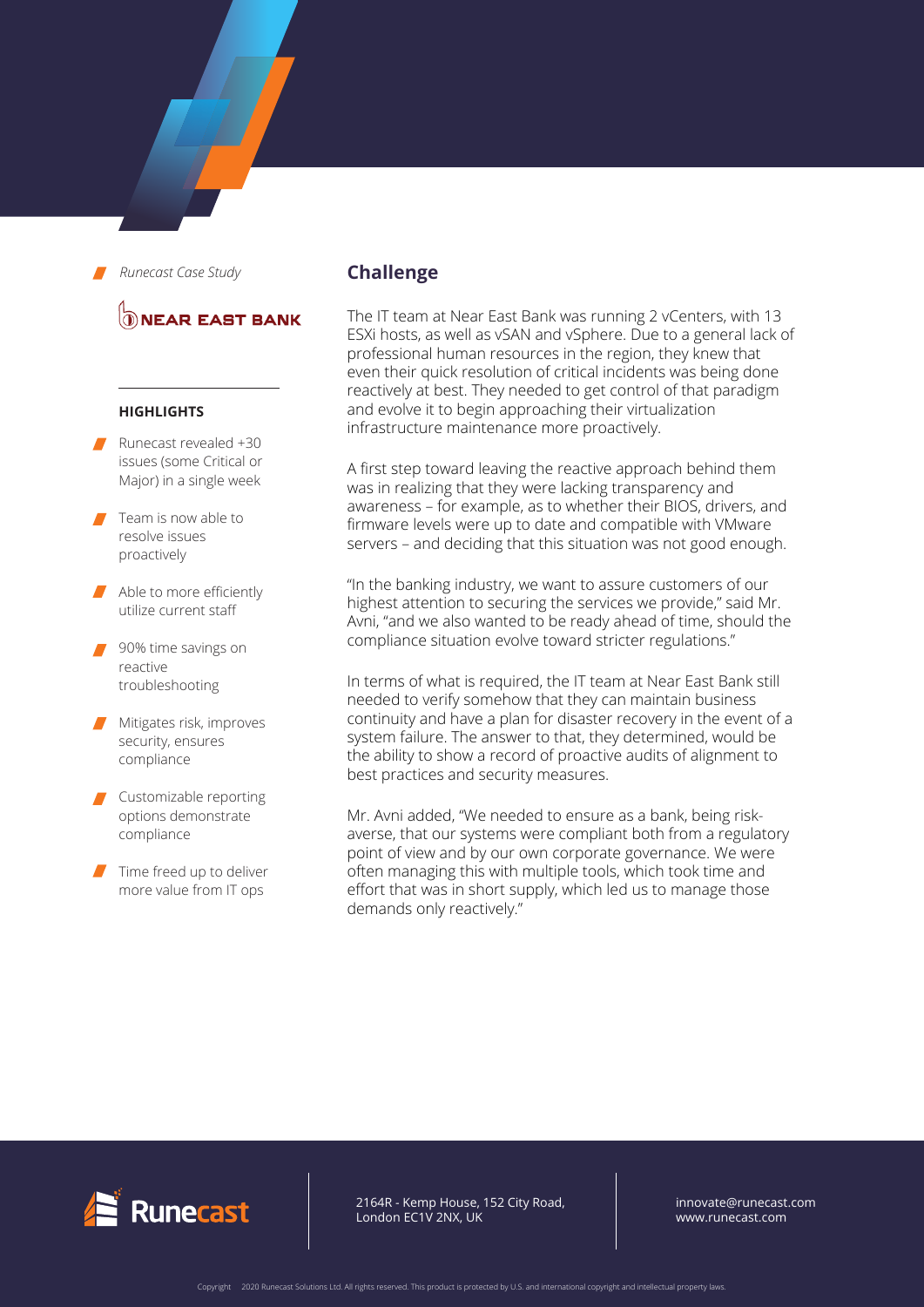# **DNEAR EAST BANK**





### **Solution**

The IT team discussed their situation with their service provider Near East Technology and their trusted Turkish technology distribution partner Online Teknik Destek (OTD), which is also a member of the Runecast Partner Network. Runecast Analyzer was determined to be the ideal solution. OTD helped them to set up and run a proof of concept (PoC) for a couple of weeks, and then they deployed the software into production.

"It only took us a few hours to deploy and become familiar with," said Mr. Baydar. "Runecast is the only product we have seen that is fully comprehensive in coverage and meets our needs without having to use multiple tools and interfaces. It gives us a clear dashboard, and it reports what we need to know in a proactive manner that makes things simple with its intuitive interface and traffic-light color-coding system for judging level of criticality."

Asked how they are now using Runecast Analyzer for ongoing issues, Mr. Baydar replied, "We are proactively monitoring our systems, both from a hardware and platform perspective, to ensure that we are up to date and compliant with our own corporate standards and the regulatory standards that we have to follow as a banking institution."

# **Benefits**

In the course of a single week, Runecast Analyzer revealed issues that could eventually lead to system instability or downtime, including 2 'critical', 19 'major', and 12 'medium' issues. Fortunately, none of these were directly related to compliance with North Cyprus laws, but were nonetheless areas that the IT team wanted to remediate.

The bank's IT team now had the transparency needed to prioritize and proactively resolve these issues quickly, with no need for additional staff. This has been especially valuable for the team, as they are now able to more efficiently utilize their current staff without feeling pain from their region's human resources gap.



2164R - Kemp House, 152 City Road, London EC1V 2NX, UK